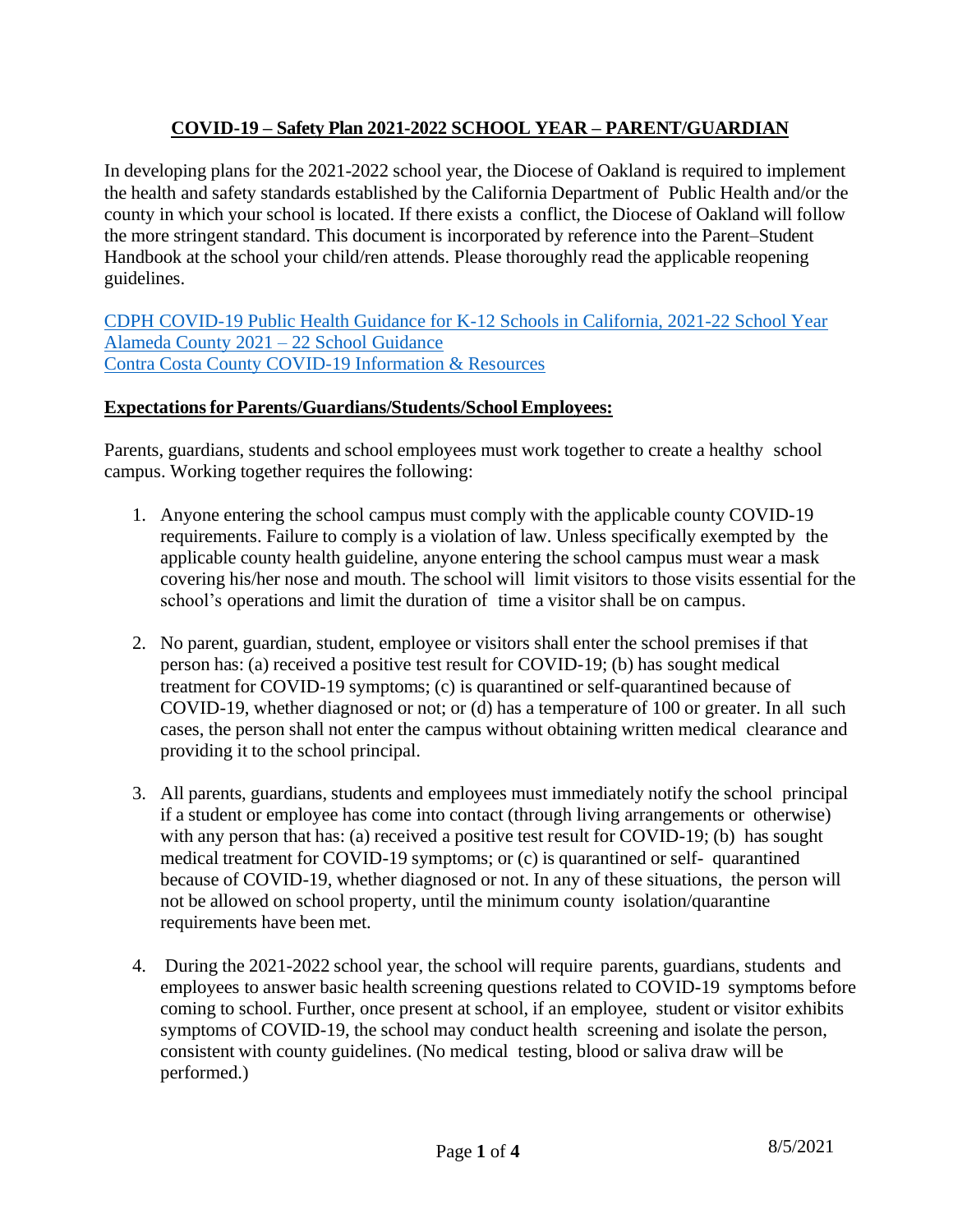With the above guiding principles, the following are general expectations for the 2021- 2022 school year:

#### The School Will:

- 1. Ensure janitorial services occur on school days after school hours.
- 2. Have an adequate supply of liquid soap and disinfecting supplies available for use by employees, students and janitors both in the classrooms and bathrooms.
- 3. Have a limited amount of surplus masks for students should they lose, soil or misplace their own masks while at school.
- 4. Determine when parents, guardians or visitors shall be permitted on campus, the duration of such visits, as well as what face coverings they shall be required to wear on campus. These determinations will be posted at the building entrance(s) and on the school website. The school may restrict the number of visitors to the school building, both during and after school hours. The school may refuse entry to visitors who do not comply with the county's requirements, or the school's visitor requirements.
- 5. Communicate in writing with employees and parents/guardians regarding protection measures for COVID-19, including changes in practices that start after the school begins.

## **Parents/Guardians Will:**

- 1. Check your student for symptoms of COVID-19 daily before he/she attends school. A list of COVID-19 symptoms and a self-checker is available on the Center for Disease Control (CDC) website at [Symptoms of Coronavirus](https://www.cdc.gov/coronavirus/2019-ncov/symptoms-testing/symptoms.html) and guardians are to submit any information requested by the school regarding the presence or absence of any COVID-19 symptoms before your student arrives at the school entrances. Provide students with appropriate face coverings for their nose and mouth, and clean or replace such protective coverings as necessary.
- 2. Provide students with personal water bottles and small bottles of liquid hand sanitizer to carry in backpacks for use in class, at lunch or during recess. Explain these water bottles and liquid hand sanitizer bottles should not be shared and should be marked with the student's initials.
- 3. Explain to your student the importance of wearing of face coverings when required. Explain to students the importance of not touching other students, and not touching other students' backpacks, clothing, cell phones, food or personal property.
- 4. Comply with all face covering requirements of the applicable county guidelines.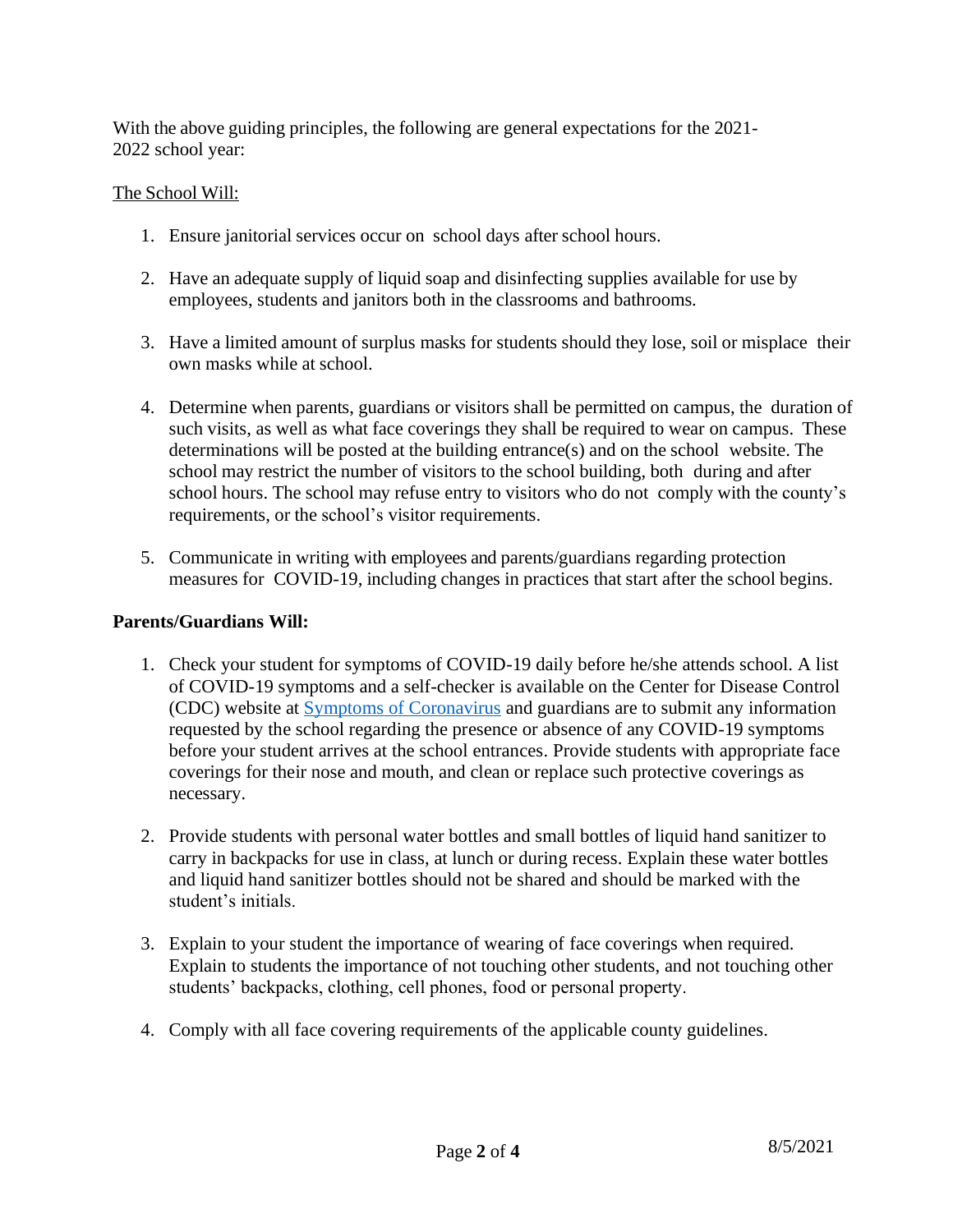## Principal Will:

- 1. Prepare plans for the operation of the school that comply with county health guidelines.
- 2. Supervise school teachers and staff responsible for overseeing compliance with county health guidelines.
- 3. Identify a location for isolation of anyone with symptoms of COVID-19. Follow the isolation procedures in the county guidelines. Promptly communicate with any parent or guardian whose student has been placed in isolation with COVID-19 symptoms.
- 4. Make arrangements for the cleaning of HVAC systems before beginning in-person learning for the 2021-2022 school year.
- 5. Communicate to employees and parents/guardians in writing regarding protection measures for COVID-19, including changes in practices that occur after the start of the school year.
- 6. Maintain an adequate supply of face coverings and disinfectant supplies throughout the school.

#### Teachers and Staff Will:

- 1. Be available and participate in all training provided by the school regarding COVID-19. Be available and assist the principal in (a) monitoring and assessing students for COVID- 19 symptoms; (b) monitoring students to wear face coverings, consistent with county health requirements
- 2. Require students to wear face coverings while indoors, utilizing county health and safety guidelines.
- 3. Maintain extra face covering supplies in the classroom and inform the principal in case of anticipated shortages.
- 4. Allow for adequate ventilation of classroom, including keeping windows and hallway doors open to allow air to circulate as feasible, while complying with any county fire regulations limiting open hallways doors.